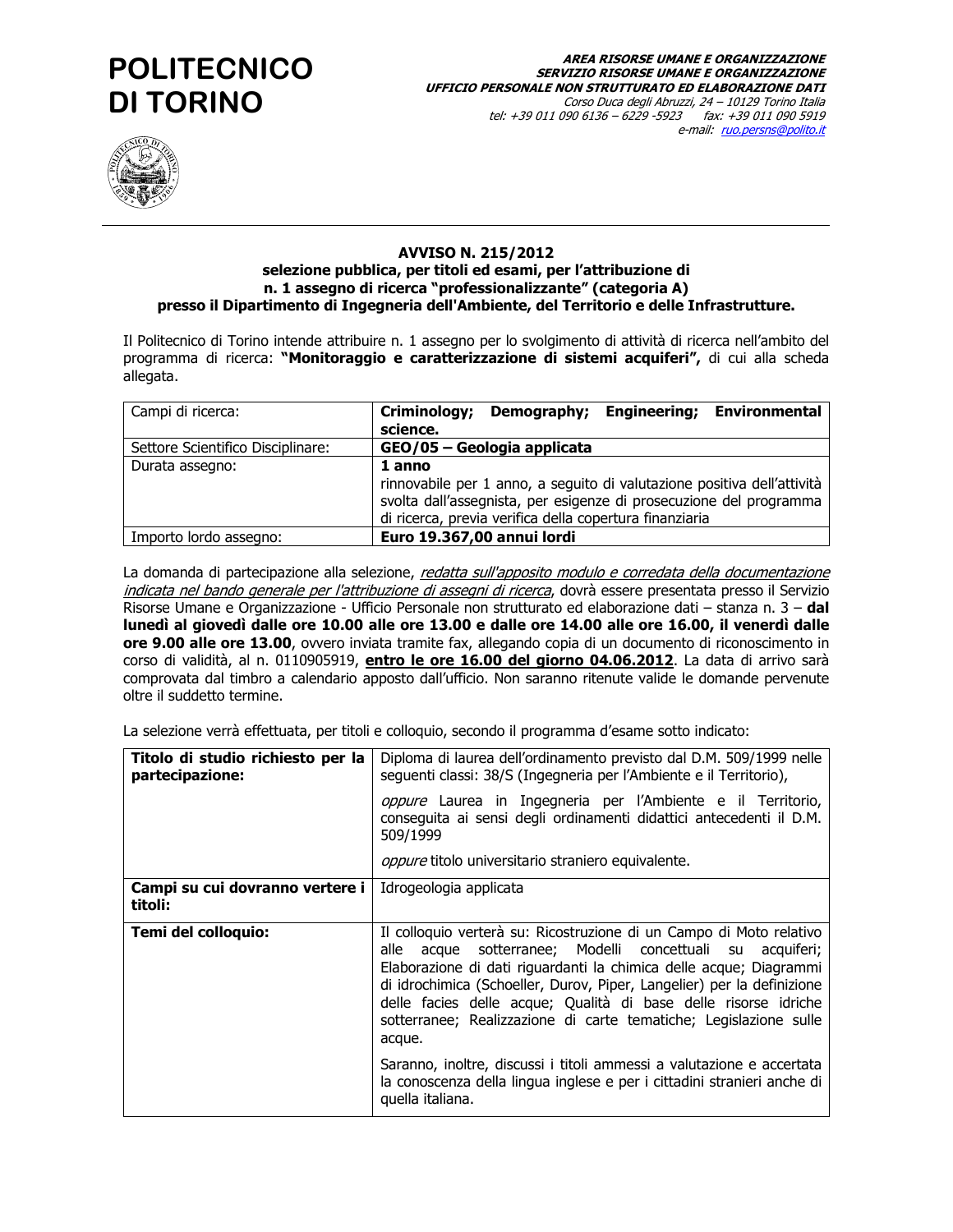

### **CALENDARIO DELLE PROVE:**

| Affissione<br>titoli: | <b>elenco</b> valutazione il 27.06.2012 – ore 14,30 alla bacheca del Dipartimento di<br>Ingegneria dell'Ambiente, del Territorio e delle Infrastrutture del<br>Politecnico di Torino - Torino - C.so Duca degli Abruzzi, 24. |
|-----------------------|------------------------------------------------------------------------------------------------------------------------------------------------------------------------------------------------------------------------------|
| <b>Colloquio:</b>     | il 27.06.2012 – ore 15,00 presso la Sala Riunioni del Dipartimento<br>di Ingegneria dell'Ambiente, del Territorio e delle Infrastrutture -<br>Politecnico di Torino - Torino - C.so Duca degli Abruzzi, 24.                  |

#### Titoli:

Sono valutati, purché in settori attinenti a quello per il quale è bandito l'assegno, i seguenti titoli:

- il dottorato di ricerca fino a 10 punti;
- il voto di laurea fino a 5 punti;
- pubblicazioni fino a 15 punti;
- i diplomi di specializzazione e gli attestati di frequenza di corsi di perfezionamento post laurea consequiti in Italia o all'estero fino a 10 punti;
- lo svolgimento di documentata attività di ricerca (compresa quella effettuata nell'ambito dello svolgimento della tesi di laurea o di dottorato) presso soggetti pubblici e privati con contratti, borse di studio o incarichi, sia in Italia che all'estero, fino a 20 punti con un massimo di 4 punti all'anno.

Coloro che hanno prodotto domanda dovranno presentarsi nel luogo, giorno ed ora su indicati, muniti di valido documento di riconoscimento.

Il bando generale per l'attribuzione degli assegni di ricerca, cui si rinvia per gli aspetti procedurali, e il "Regolamento per l'attribuzione di assegni per la collaborazione ad attività di ricerca" sono disponibili su internet al seguente indirizzo: http://www.swas.polito.it/services/concorsi/."

Torino, 24.05.2012

IL RESPONSABILE DEL SERVIZIO (P. VIGLIANI)

Toda Wight